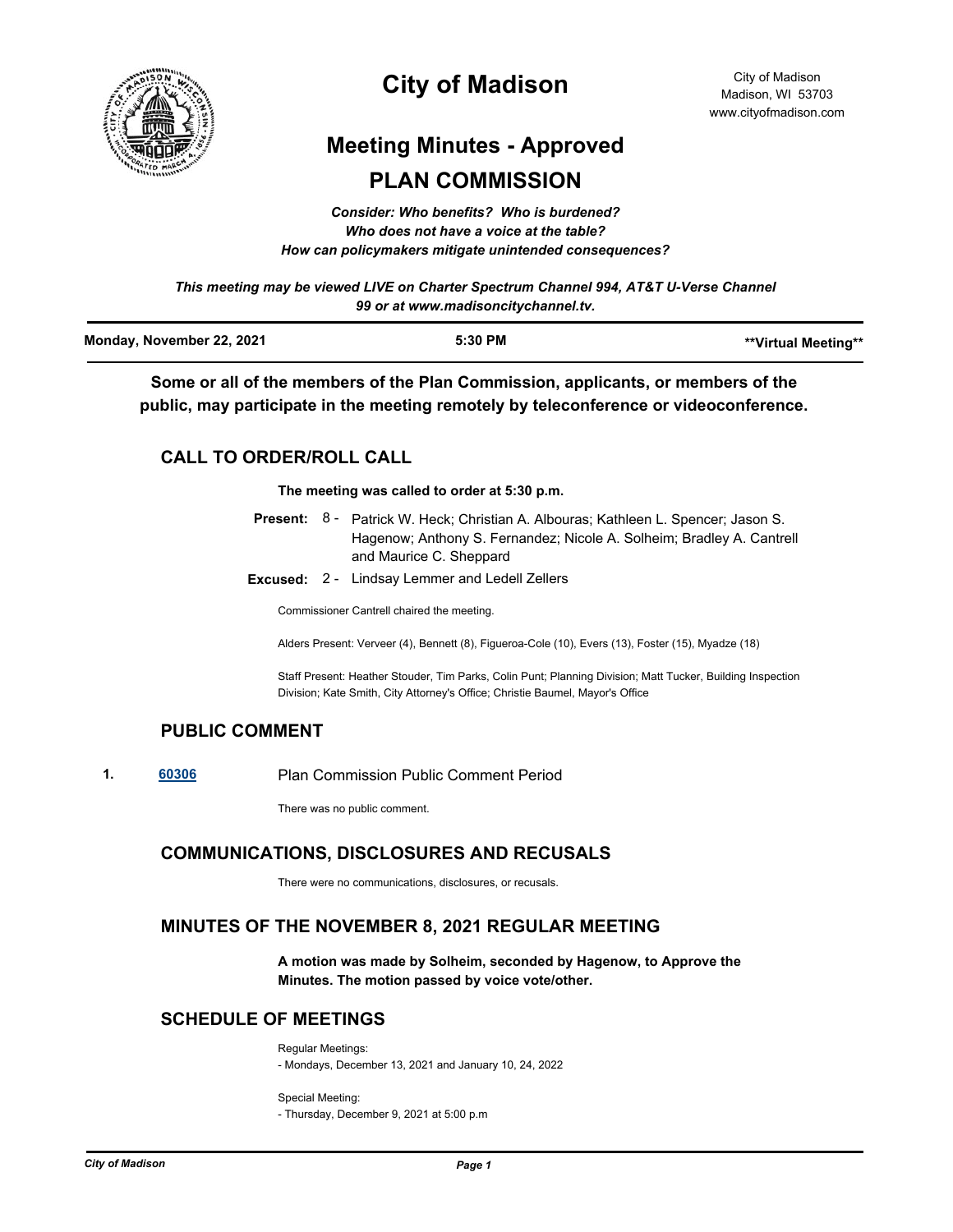# **PUBLIC HEARINGS**

#### **Conditional Use Requests & Demolition Permits**

Note: Items 2 and 3 are related and were considered together

**2. [68397](http://madison.legistar.com/gateway.aspx?m=l&id=/matter.aspx?key=80086)** 22 N Second Street; 12th Ald. Dist.: Consideration of a demolition permit to demolish an office building.

> On a motion by Hagenow, seconded by Sheppard, the Plan Commission found the standards met and approved the demolition permit (ID 68397) and conditional use request (ID 67514) subject to the comments and conditions in the Plan Commission materials. The motion passed by voice vote/other.

### **A motion was made by Hagenow, seconded by Sheppard, to Approve. The motion passed by voice vote/other.**

**3. [67514](http://madison.legistar.com/gateway.aspx?m=l&id=/matter.aspx?key=79406)** 22 N Second Street and 1954 E Washington Avenue; 12th Ald. Dist.: Consideration of an alteration to a conditional use-residential building complex in the Traditional Residential-Urban 1 (TR-U1) District to allow construction of a three-story, 24-unit apartment building.

> On a motion by Hagenow, seconded by Sheppard, the Plan Commission found the standards met and approved the demolition permit (ID 68397) and conditional use request (ID 67514) subject to the comments and conditions in the Plan Commission materials. The motion passed by voice vote/other.

### **A motion was made by Hagenow, seconded by Sheppard, to Approve. The motion passed by voice vote/other.**

**4. [66117](http://madison.legistar.com/gateway.aspx?m=l&id=/matter.aspx?key=78283)** 3340 Gregory Street; 13th Ald. Dist.: Consideration of a demolition permit to demolish a single-family residence.

> On a motion by Hagenow, seconded by Sheppard, the Plan Commission referred the item to a future date at the request of the applicant. The motion passed by voice vote/other.

**A motion was made by Hagenow, seconded by Sheppard, to Refer to the PLAN COMMISSION. The motion passed by voice vote/other.**

**5. [67540](http://madison.legistar.com/gateway.aspx?m=l&id=/matter.aspx?key=79417)** 1109 Fourier Drive; 9th Ald. Dist.: Consideration of a conditional use in the Suburban Employment Center (SEC) District for an outdoor eating area for a restaurant-tavern located in a hotel.

> On a motion by Hagenow, seconded by Sheppard, the Plan Commission found the standards met and approved the conditional use request subject to the comments and conditions in the Plan Commission materials. The motion passed by voice vote/other.

### **A motion was made by Hagenow, seconded by Sheppard, to Approve. The motion passed by voice vote/other.**

**6. [67800](http://madison.legistar.com/gateway.aspx?m=l&id=/matter.aspx?key=79616)** 222 W Gorham Street; 4th Ald. Dist.: Consideration of a conditional use in the Downtown Core (DC) District to convert a restaurant-tavern into a restaurant-nightclub.

> On a motion by Hagenow, seconded by Sheppard, the Plan Commission found the standards met and approved the conditional use request subject to the comments and conditions in the Plan Commission materials. The motion passed by voice vote/other.

#### **A motion was made by Hagenow, seconded by Sheppard, to Approve. The motion passed by voice vote/other.**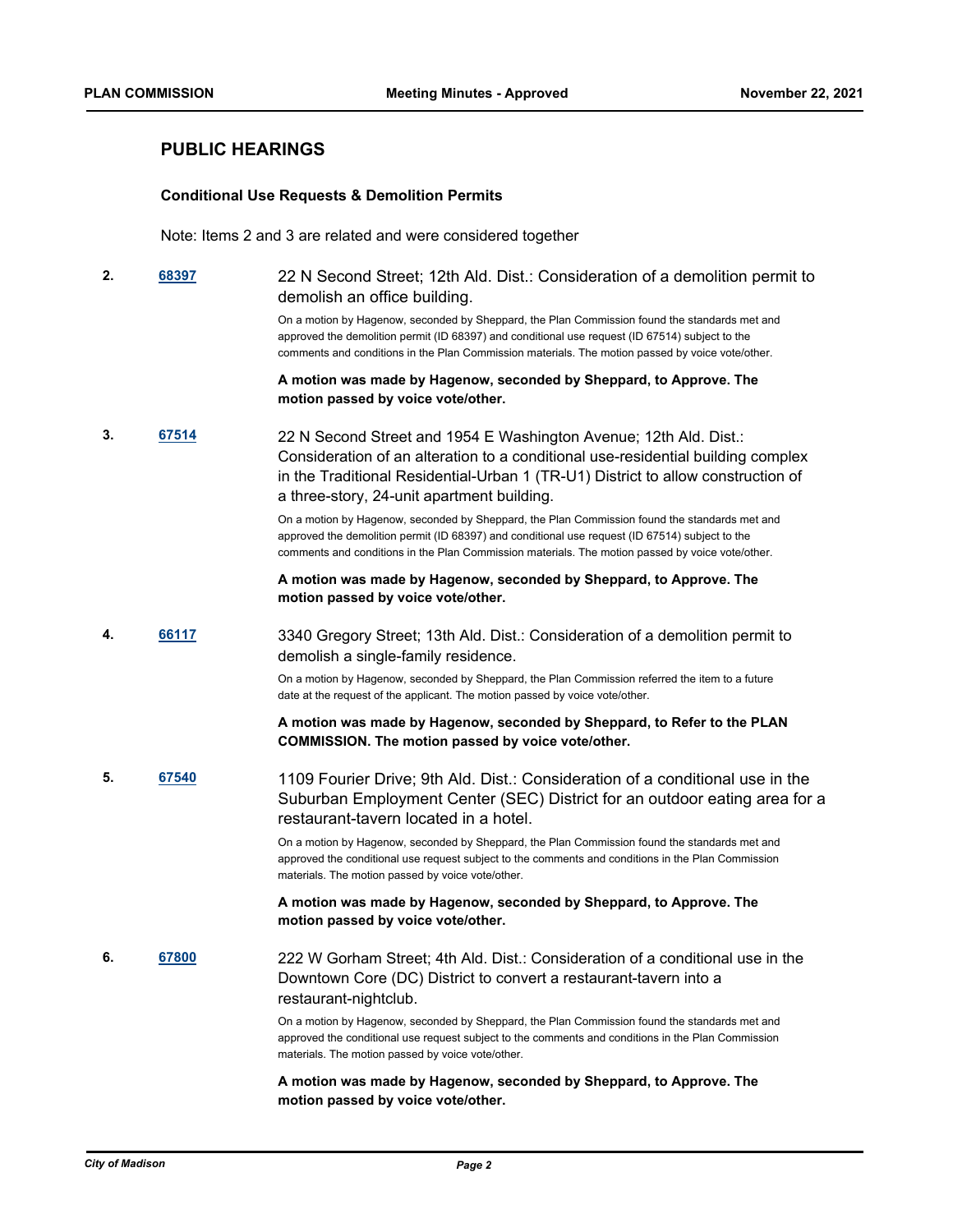# **7. [67801](http://madison.legistar.com/gateway.aspx?m=l&id=/matter.aspx?key=79617)** 2106 W Badger Road; 14th Ald. Dist.: Consideration of a conditional use in the Commercial Center (CC) District for outdoor storage to allow construction of a contractors shop with outdoor storage. On a motion by Hagenow, seconded by Sheppard, the Plan Commission found the standards met and approved the conditional use request subject to the comments and conditions in the Plan Commission materials. The motion passed by voice vote/other.

**A motion was made by Hagenow, seconded by Sheppard, to Approve. The motion passed by voice vote/other.**

#### **Zoning Map Amendments & Related Requests**

Note: Items 8 and 9 are related and should be considered together

**8. [67825](http://madison.legistar.com/gateway.aspx?m=l&id=/matter.aspx?key=79636)** Creating Section 28.022 - 00520, Section 28.022 - 00521, and 28.022 - 00522 of the Madison General Ordinances to change the zoning of properties located at 3953-4051 Kipp Street, 16th Aldermanic District, from A (Agricultural), IL (Industrial Limited) and CN (Conservancy) Districts to IL (Industrial Limited) and CN (Conservancy) Districts.

> On a motion by Hagenow, seconded by Sheppard, the Plan Commission found the standards met and recommended approval of the zoning map amendment (ID 67825) and preliminary and final plat (ID 67807) to the Common Council subject to the comments and conditions in the Plan Commission materials. The motion passed by voice vote/ other.

# **A motion was made by Hagenow, seconded by Sheppard, to RECOMMEND TO COUNCIL TO ADOPT WITH CONDITIONS - PUBLIC HEARING. The motion passed by voice vote/other.**

# **9. [67807](http://madison.legistar.com/gateway.aspx?m=l&id=/matter.aspx?key=79623)** Approving the preliminary plat and final plat of the *Replat of Tradesmen Commerce Park* on property addressed as 3953-4051 Kipp Street; 16th Ald. Dist.

On a motion by Hagenow, seconded by Sheppard, the Plan Commission found the standards met and recommended approval of the zoning map amendment (ID 67825) and preliminary and final plat (ID 67807) to the Common Council subject to the comments and conditions in the Plan Commission materials. The motion passed by voice vote/ other.

**A motion was made by Hagenow, seconded by Sheppard, to RECOMMEND TO COUNCIL TO ADOPT UNDER SUSPENSION OF RULES 2.04, 2.05, 2.24, & 2.25 - REPORT OF OFFICER. The motion passed by voice vote/other.**

Note: Items 10-13 are related and were considered together

**10. [67846](http://madison.legistar.com/gateway.aspx?m=l&id=/matter.aspx?key=79652)** Creating Section 28.022 - 00523 of the Madison General Ordinances to change the zoning of properties located at 216-222 N. Midvale Boulevard, 11th Aldermanic District, from SE (Suburban Employment) District to TR-U2 (Traditional Residential-Urban 2) District.

> On a motion by Solheim, seconded by Fernandez, the Plan Commission found the standards met and recommended approval of the zoning map amendment (ID 67846) and Certified Survey Map (ID 67807) to the Common Council and approved the demolition permit (ID 68351) and conditional use (ID 67515) subject to the comments and conditions in the Plan Commission materials. The motion passed by voice vote/ other.

**A motion was made by Solheim, seconded by Fernandez, to RECOMMEND TO COUNCIL TO ADOPT WITH CONDITIONS - PUBLIC HEARING. The motion passed by voice vote/other.**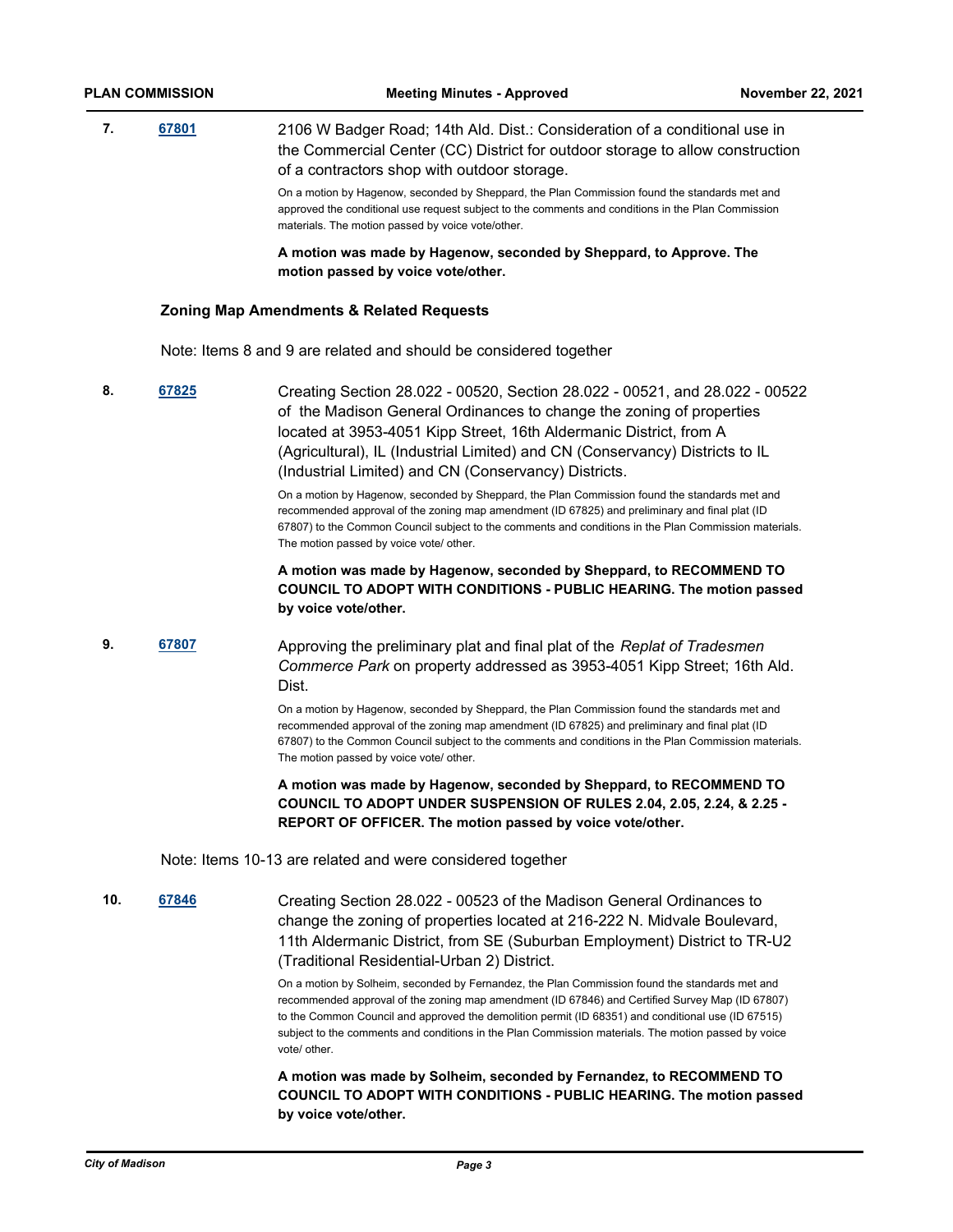| <b>PLAN COMMISSION</b> |       | <b>Meeting Minutes - Approved</b>                                                                                                                                                                                                                                                                                                                                                                                              | <b>November 22, 2021</b> |
|------------------------|-------|--------------------------------------------------------------------------------------------------------------------------------------------------------------------------------------------------------------------------------------------------------------------------------------------------------------------------------------------------------------------------------------------------------------------------------|--------------------------|
| 11.                    | 68351 | 216 and 222 N Midvale Boulevard 11th Ald. Dist.: Consideration of a<br>demolition permit to demolish two office buildings.                                                                                                                                                                                                                                                                                                     |                          |
|                        |       | On a motion by Solheim, seconded by Fernandez, the Plan Commission found the standards met and<br>recommended approval of the zoning map amendment (ID 67846) and Certified Survey Map (ID 67807)<br>to the Common Council and approved the demolition permit (ID 68351) and conditional use (ID 67515)<br>subject to the comments and conditions in the Plan Commission materials. The motion passed by voice<br>vote/ other. |                          |
|                        |       | A motion was made by Solheim, seconded by Fernandez, to Approve. The<br>motion passed by voice vote/other.                                                                                                                                                                                                                                                                                                                     |                          |
| 12.                    | 67515 | 216-222 N Midvale Boulevard; 11th Ald. Dist.: Consideration of a conditional<br>use in the [proposed] Traditional Residential-Urban 2 (TR-U2) District for a<br>multi-family dwelling with greater than 60 units to allow construction of a<br>five-story, 72-unit apartment building.                                                                                                                                         |                          |
|                        |       | On a motion by Solheim, seconded by Fernandez, the Plan Commission found the standards met and<br>recommended approval of the zoning map amendment (ID 67846) and Certified Survey Map (ID 67807)<br>to the Common Council and approved the demolition permit (ID 68351) and conditional use (ID 67515)<br>subject to the comments and conditions in the Plan Commission materials. The motion passed by voice<br>vote/ other. |                          |
|                        |       | A motion was made by Solheim, seconded by Fernandez, to Approve. The<br>motion passed by voice vote/other.                                                                                                                                                                                                                                                                                                                     |                          |
| 13.                    | 67516 | Approving a Certified Survey Map of property owned by Flad Development<br>and Investment Corporation located at 216 and 222 N Midvale Boulevard; 11th<br>Ald. Dist.                                                                                                                                                                                                                                                            |                          |
|                        |       | On a motion by Solheim, seconded by Fernandez, the Plan Commission found the standards met and<br>recommended approval of the zoning map amendment (ID 67846) and Certified Survey Map (ID 67807)<br>to the Common Council and approved the demolition permit (ID 68351) and conditional use (ID 67515)<br>subject to the comments and conditions in the Plan Commission materials. The motion passed by voice<br>vote/ other. |                          |
|                        |       | A motion was made by Solheim, seconded by Fernandez, to RECOMMEND TO<br>COUNCIL TO ADOPT UNDER SUSPENSION OF RULES 2.04, 2.05, 2.24, & 2.25 -<br>REPORT OF OFFICER. The motion passed by voice vote/other.                                                                                                                                                                                                                     |                          |
| 14.                    | 67852 | Creating Section 28.022 - 00518 of the Madison General Ordinances to<br>amend a Planned Development District at property located at 3402 Monroe<br>Street, 13th Aldermanic District, amending the General Development Plan,<br>and creating Section 28.022 - 00519 to approve a Specific Implementation<br>Plan.                                                                                                               |                          |
|                        |       | On a motion by Hagenow, seconded by Sheppard, the Commission found the standards met and voted<br>to recommend to Council to adopt. The motion passed by voice vote/other.                                                                                                                                                                                                                                                     |                          |
|                        |       | A motion was made by Hagenow, seconded by Sheppard, to RECOMMEND TO<br>COUNCIL TO ADOPT - PUBLIC HEARING. The motion passed by voice<br>vote/other.                                                                                                                                                                                                                                                                            |                          |
|                        |       | Note: Items 15-17 are related and should be considered together                                                                                                                                                                                                                                                                                                                                                                |                          |
| 15.                    | 67120 | SUBSTITUTE - Creating Section 28.022-00515 of the Madison General<br>Ordinances to rezone properties located at 341 State Street, 317-321 West<br>Gorham Street and 322 West Johnson Street, 4th Aldermanic District, from<br>UMX (Urban Mixed Use) and DC (Downton Core) Districts to PD(GDP)                                                                                                                                 |                          |

Planned Development (General Development Plan) and creating Section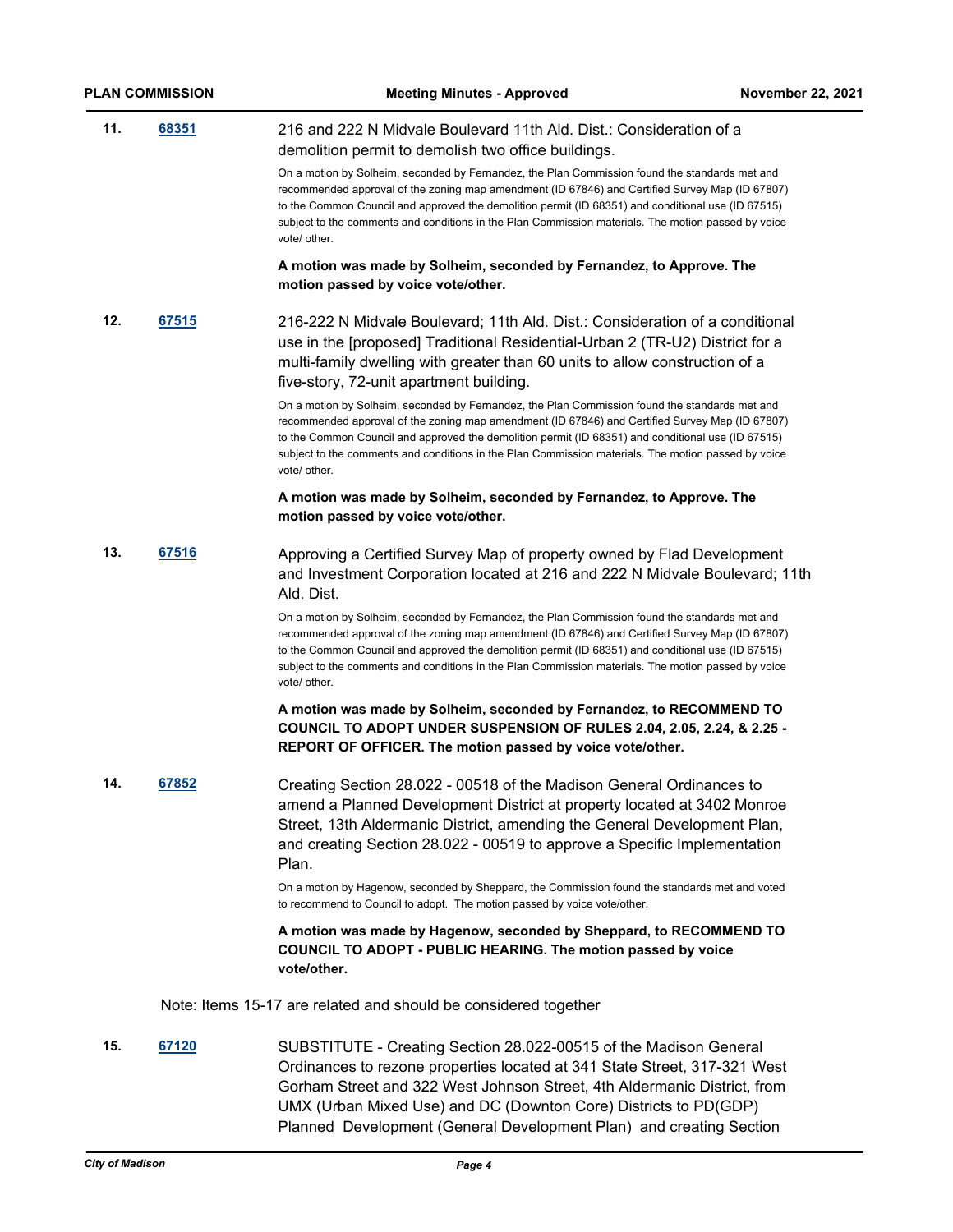#### 28.022-00516 to approve a Specific Implementation Plan.

On a motion by Solheim, seconded by Sheppard, the Plan Commission found the standards met and recommended approval of the zoning map amendment (ID 67120) and Certified Survey Map (ID 66600) to the Common Council and approved the demolition permit (ID 66109) subject to the comments and conditions in the Plan Commission materials, with the addition of the follow condition:

- That the applicant submit a detailed management plan to be approved by the Planning Division Director.

The motion passed by voice vote/other.

## **A motion was made by Solheim, seconded by Sheppard, to RECOMMEND TO COUNCIL TO ADOPT WITH CONDITIONS - RECESSED PUBLIC HEARING. The motion passed by voice vote/other.**

**16. [66109](http://madison.legistar.com/gateway.aspx?m=l&id=/matter.aspx?key=78275)** 341 State Street, 315-321 W Gorham Street, and 322 W Johnson Street, 4th Ald. Dist.: Consideration of a demolition permit to demolish four commercial buildings as part of a proposed mixed-use redevelopment in the [proposed] Planned Development District.

> On a motion by Solheim, seconded by Sheppard, the Plan Commission found the standards met and recommended approval of the zoning map amendment (ID 67120) and Certified Survey Map (ID 66600) to the Common Council and approved the demolition permit (ID 66109) subject to the comments and conditions in the Plan Commission materials, with the addition of the follow condition:

- That the applicant submit a detailed management plan to be approved by the Planning Division Director.

The motion passed by voice vote/other.

#### **A motion was made by Solheim, seconded by Sheppard, to Approve. The motion passed by voice vote/other.**

**17. [66600](http://madison.legistar.com/gateway.aspx?m=l&id=/matter.aspx?key=78694)** Approving a Certified Survey Map on lands owned by Urban Land Interests, 322 W Johnson Street, LLP, and McCaughey Development Associates, LLP located at 341 State Street, 315, 317 and 321 W Gorham Street and 322 W Johnson Street; 4th Ald. Dist.

> On a motion by Solheim, seconded by Sheppard, the Plan Commission found the standards met and recommended approval of the zoning map amendment (ID 67120) and Certified Survey Map (ID 66600) to the Common Council and approved the demolition permit (ID 66109) subject to the comments and conditions in the Plan Commission materials, with the addition of the follow condition:

- That the applicant submit a detailed management plan to be approved by the Planning Division Director.

The motion passed by voice vote/other.

**A motion was made by Solheim, seconded by Sheppard, to RECOMMEND TO COUNCIL TO ADOPT UNDER SUSPENSION OF RULES 2.04, 2.05, 2.24, & 2.25 - REPORT OF OFFICER. The motion passed by voice vote/other.**

#### **Zoning Text Amendments**

**18. [67873](http://madison.legistar.com/gateway.aspx?m=l&id=/matter.aspx?key=79674)** SUBSTITUTE - Amending Table 28I-1 of Section 28.132 of the Madison General Ordinances to add bicycle parking as allowed in front, side and rear yard setbacks, and uncovered decks allowed in permitted setback encroachments.

> On a motion by Hagenow, seconded by Sheppard, the Plan Commission recommended approval of the zoning text amendment to the Common Council by voice vote/other.

### **A motion was made by Hagenow, seconded by Sheppard, to RECOMMEND TO COUNCIL TO ADOPT - PUBLIC HEARING. The motion passed by voice**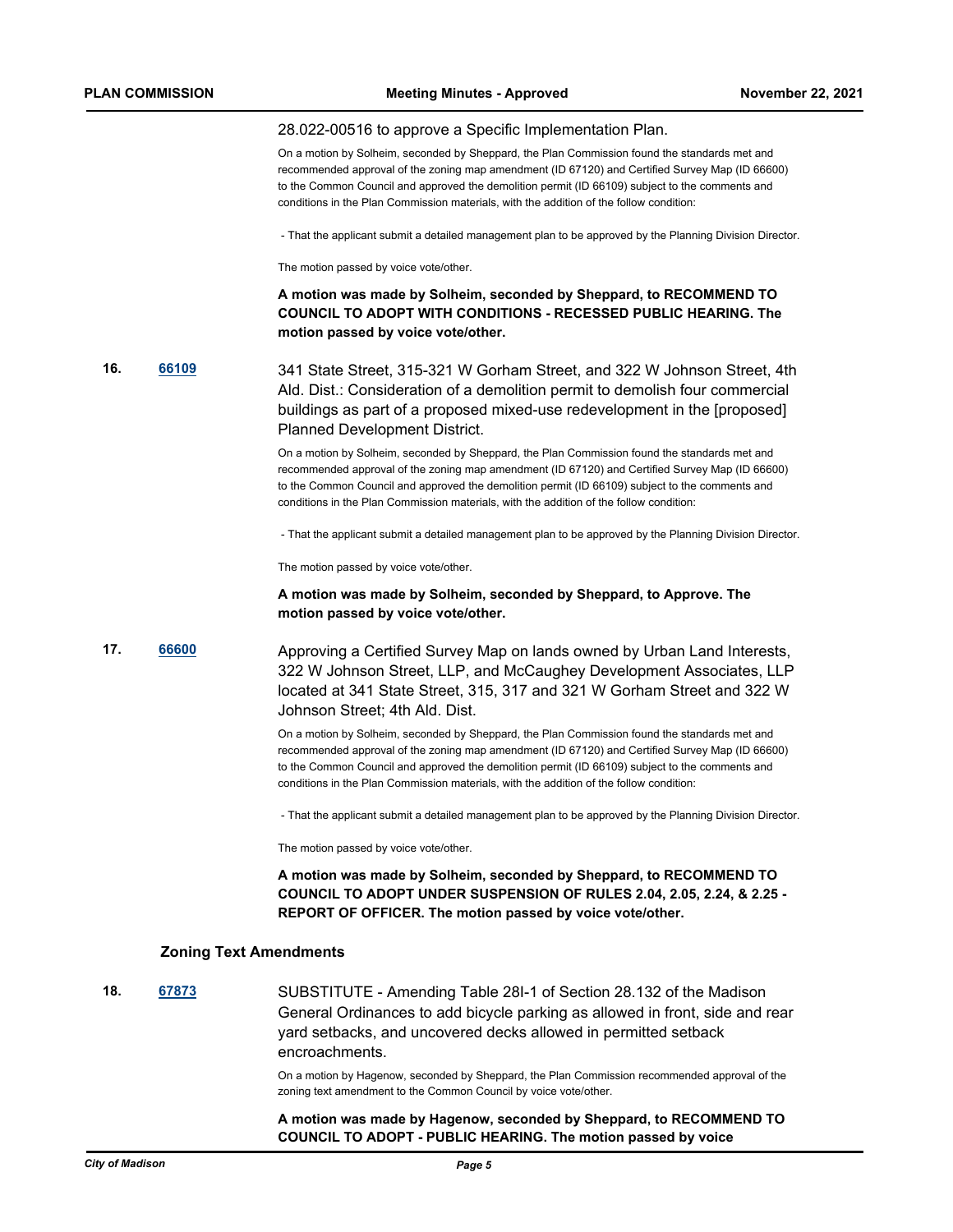#### **vote/other.**

**19. [68079](http://madison.legistar.com/gateway.aspx?m=l&id=/matter.aspx?key=79846)** SUBSTITUTE - Amending Tables 28C-1, 28D-2 and 28E-2 to change Accessory Dwelling Units ("ADU") from a conditional use to a permitted use on all districts; Amending Table 28 G-1 to allow ADUs in Agricultural District; Amending MGO 28.151 to change required standards for ADUs; Amending MGO 28.131 to change the maximum area per lot and maximum size of ADUs; Amending MGO 28.211 to clarify the definition of ADUs; Repealing MGO 29.26(1) allowing attached ADUs to be smaller than 500 square feet.

> On a motion by Heck, seconded by Sheppard, the Plan Commission recommended approval of the zoning text amendment to the Common Council by voice vote/other.

**A motion was made by Heck, seconded by Sheppard, to RECOMMEND TO COUNCIL TO ADOPT - PUBLIC HEARING. The motion passed by voice vote/other.**

# **BUSINESS BY MEMBERS**

There was no business by members.

# **SECRETARY'S REPORT**

Heather Stouder provided an update on recent Common Council actions and identified items on upcoming Plan Commission agendas.

#### **- Upcoming Matters – December 13, 2021**

- 2022 Meeting Format Discussion

- 5817 Halley Way - PD to Amended PD(GDP-SIP) to construct 99-unit apartment building

- 5818 Gemini Drive - PD to Amended PD(GDP-SIP) to construct 12-unit townhouse

- 1824 S Park Street - Conditional Use - Construct outdoor eating area for restaurant-tavern and grocery

- 1017 N Sherman Avenue - IG to CC-T - Rezone portion of property to allow addition to commercial building

- Zoning Text Amendment - Amend Table 28H-1 to correct an inconsistency between the Table and Section 28.151

- 425 Woodward Drive - Conditional Use - Construct accessory buildings on a lakefront parcel

- 1401 Beld Street - Demolition Permit - Demolish a single-family residence

- 825 W Badger Road - Demolition Permit - Demolish street-facing wall of Fire Station 6

- 1529 Gilson Street - Conditional Use for general retail (bike sales and service), free-standing vending, and outdoor display use for a tenant in an existing commercial building

- 1422 MacArthur Road - Conditional Use for animal daycare

- 2219 Monroe Street Conditional Use to construct addition to Edgewood High School
- 2402 Darwin Road Demolition Permit Demolish a single-family residence

#### **- Upcoming Matters – January 10, 2022**

- 511 S Ingersoll Street - TR-C4 to PD(GDP-SIP) and Certified Survey Map Referral Approve General Development Plan, Specific Implementation Plan and CSM to create two residential lots and one institutional lot in Third Lake Ridge Hist. Dist.

- 702 N Midvale Boulevard and 401 N Segoe Road - SE and PD to Amended PD(GDP) and Demolition Permit - Approve an amended and expanded General Development Plan for Hilldale Shopping Center to include additional commercial, hotel, and residential uses following demolition of bank/office building - 6831 Odana Road - Conditional Use - Construct restaurant with vehicle access sales and service window in a planned multi-use site

- 504-524 W Johnson Street, 308-312 N Bassett Street, 505-527 Conklin Place - Demolition Permit, Conditional Use and Certified Survey Map Referral - Demolish eight residential buildings to construct 12-story, 144-unit apartment building on one lot

- 602-1202 Boyer Street, 601-1103 Boyer Street, 8825 Nelson Crossing - Preliminary Plat of University Research Park-Pioneer 1st Addition Replat, replatting Boyer Street and 14 lots for future employment into 9 lots for future employment and, creating 3 outlots for private open space and 2 outlots for